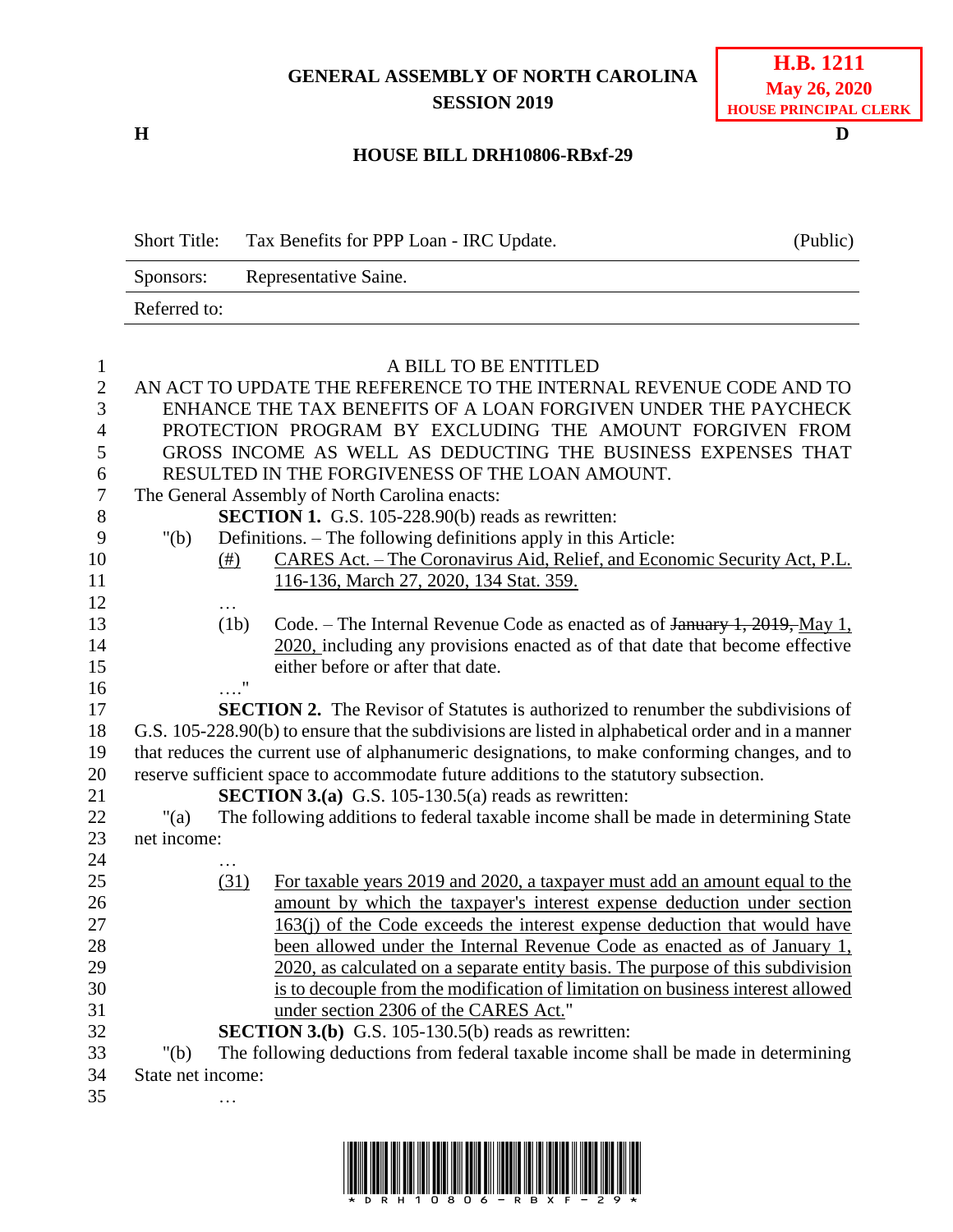|      | <b>General Assembly Of North Carolina</b><br><b>Session 2019</b>             |
|------|------------------------------------------------------------------------------|
| (31) | The amount of any expense not deducted under the Code to the extent that     |
|      | payment of the expense results in forgiveness of a covered loan pursuant to  |
|      | section 1106(b) of the CARES Act and the income associated with the          |
|      | forgiveness is excluded from gross income pursuant to section 1106(i) of the |
|      | CARES Act. The term "covered loan" has the same meaning as defined in        |
|      | section 1106 of the CARES Act."                                              |
|      | <b>SECTION 4.(a)</b> G.S. 105-153.5(a)(2)a. reads as rewritten:              |
|      | Charitable Contribution. – The amount allowed as a deduction for<br>"a.      |
|      | charitable contributions under section 170 of the Code for that taxable      |
|      | year. For taxable years 2014 through 2018, a taxpayer who elected to         |
|      | take the income exclusion under section $408(d)(8)$ of the Code for a        |
|      | qualified charitable distribution from an individual retirement plan by      |
|      | a person who has attained the age of $70 \frac{1}{2}$ may deduct the amount  |
|      | that would have been allowed as a charitable deduction under section         |
|      | 170 of the Code had the taxpayer not elected to take the income              |
|      | exclusion. For taxable year<br>2020, notwithstanding                         |
|      | $G.S.$ 105-228.90(b)(1b), for purposes of this sub-subdivision the term      |
|      | "Code" means the Internal Revenue Code as enacted as of January 1,           |
|      | 2020. For taxable years beginning on or after January 1, 2021, a             |
|      | taxpayer may only carry forward the charitable contributions from            |
|      | taxable year 2020 that exceed the applicable percentage limitation for       |
|      | the 2020 taxable year allowed under this sub-subdivision. The purpose        |
|      | for defining the Internal Revenue Code differently for the 2020 taxable      |
|      | year is to decouple from the modification of limitations on charitable       |
|      | contributions during 2020 allowed under section 2205 of the CARES            |
|      | Act."                                                                        |
|      | <b>SECTION 4.(b)</b> G.S. 105-153.5(a)(2)b. reads as rewritten:              |
|      | Mortgage Expense and Property Tax. - The amount allowed as a<br>"b.          |
|      | deduction for interest paid or accrued during the taxable year under         |
|      | section 163(h) of the Code with respect to any qualified residence plus      |
|      | the amount allowed as a deduction for property taxes paid or accrued         |
|      | on real estate under section 164 of the Code for that taxable year. For      |
|      | taxable years 2014, 2015, 2016, and 2017, 2014 through 2020, the             |
|      | amount allowed as a deduction for interest paid or accrued during the        |
|      | taxable year under section 163(h) of the Code with respect to any            |
|      | qualified residence shall not include the amount for mortgage                |
|      | insurance premiums treated as qualified residence interest. The              |
|      | amount allowed under this sub-subdivision may not exceed twenty              |
|      | thousand dollars (\$20,000). For spouses filing as married filing            |
|      | separately or married filing jointly, the total mortgage interest and real   |
|      | estate taxes claimed by both spouses combined may not exceed twenty          |
|      | thousand dollars (\$20,000). For spouses filing as married filing            |
|      | separately with a joint obligation for mortgage interest and real estate     |
|      | taxes, the deduction for these items is allowable to the spouse who          |
|      | actually paid them. If the amount of the mortgage interest and real          |
|      | estate taxes paid by both spouses exceeds twenty thousand dollars            |
|      | $(\$20,000)$ , these deductions must be prorated based on the percentage     |
|      | paid by each spouse. For joint obligations paid from joint accounts, the     |
|      | proration is based on the income reported by each spouse for that            |
|      | taxable year."                                                               |
|      | <b>SECTION 4.(c)</b> G.S. 105-153.5(c2) reads as rewritten:                  |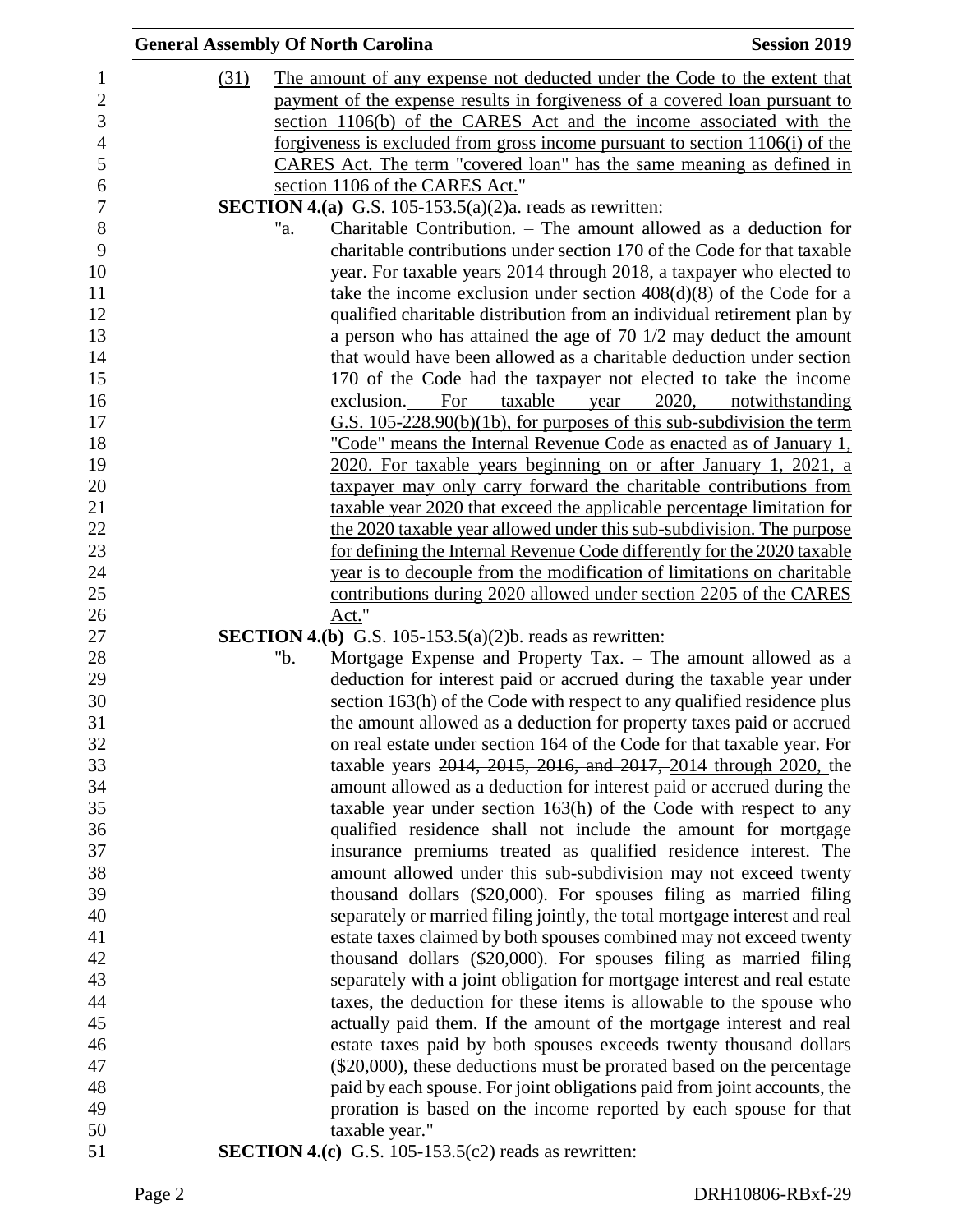|          | <b>General Assembly Of North Carolina</b>                                                                                                                     | <b>Session 2019</b> |
|----------|---------------------------------------------------------------------------------------------------------------------------------------------------------------|---------------------|
|          | $\degree$ (c2) Decoupling Adjustments. – In calculating North Carolina taxable income, a taxpayer                                                             |                     |
|          | must make the following adjustments to the taxpayer's adjusted gross income:                                                                                  |                     |
| (1)      | For taxable years 2014, 2015, 2016, and 2017, 2014 through 2020, the                                                                                          |                     |
|          | taxpayer must add the amount excluded from the taxpayer's gross income for                                                                                    |                     |
|          | the discharge of qualified principal residence indebtedness under section 108                                                                                 |                     |
|          | of the Code. The purpose of this subdivision is to decouple from the income                                                                                   |                     |
|          | exclusion available under federal tax law. If the taxpayer is insolvent, as                                                                                   |                     |
|          |                                                                                                                                                               |                     |
|          | defined in section $108(d)(3)$ of the Code, then the addition required under this<br>subdivision is limited to the amount of discharge of qualified principal |                     |
|          | residence indebtedness excluded from adjusted gross income under section                                                                                      |                     |
|          | $108(a)(1)(E)$ of the Code that exceeds the amount of discharge of indebtedness                                                                               |                     |
|          | that would have been excluded under section $108(a)(1)(B)$ of the Code.                                                                                       |                     |
|          | For taxable year 2014, 2015, 2016, and 2017, 2014 through 2020, the taxpayer                                                                                  |                     |
| (2)      | must add the amount of the taxpayer's deduction for qualified tuition and                                                                                     |                     |
|          | related expenses under section 222 of the Code. The purpose of this                                                                                           |                     |
|          | subdivision is to decouple from the above-the-line deduction available under                                                                                  |                     |
|          | federal tax law.                                                                                                                                              |                     |
|          |                                                                                                                                                               |                     |
| .<br>(8) | For taxable years 2013, 2014, 2015, 2016, or 2017, the taxpayer must add the                                                                                  |                     |
|          | amount of any 2018 net operating loss deducted and absorbed on a federal                                                                                      |                     |
|          | return under section 172 of the Code. The purpose of the adjustments made                                                                                     |                     |
|          | under this subdivision is to decouple from the net operating loss carryback                                                                                   |                     |
|          | provisions of section 2303 of the CARES Act. The addition under this                                                                                          |                     |
|          | subsection is not required to the extent the 2018 net operating loss is carried                                                                               |                     |
|          | back under the provisions of section $172(b)(1)(B)$ of the Code.                                                                                              |                     |
| (9)      | For taxable years 2014, 2015, 2016, 2017, or 2018, the taxpayer must add the                                                                                  |                     |
|          | amount of any 2019 net operating loss deducted and absorbed on a federal                                                                                      |                     |
|          | return under section 172 of the Code. The purpose of the adjustments made                                                                                     |                     |
|          | under this subdivision is to decouple from the net operating loss carryback                                                                                   |                     |
|          | provisions of section 2303 of the CARES Act. The addition under this                                                                                          |                     |
|          | subsection is not required to the extent the 2019 net operating loss is carried                                                                               |                     |
|          | back under the provisions of section $172(b)(1)(B)$ of the Code.                                                                                              |                     |
| (10)     | For taxable years 2015, 2016, 2017, 2018, or 2019, the taxpayer must add the                                                                                  |                     |
|          | amount of any 2020 net operating loss deducted and absorbed on a federal                                                                                      |                     |
|          | return under section 172 of the Code. The purpose of the adjustments made                                                                                     |                     |
|          | under this subdivision is to decouple from the net operating loss carryback                                                                                   |                     |
|          | provisions of section 2303 of the CARES Act. The addition under this                                                                                          |                     |
|          | subdivision is not required to the extent the 2020 net operating loss is carried                                                                              |                     |
|          | back under the provisions of section $172(b)(1)(B)$ of the Code.                                                                                              |                     |
| (11)     | For taxable years 2013, 2014, 2015, 2016, 2017, 2018, or 2019, the taxpayer                                                                                   |                     |
|          | must add the amount of any 2018, 2019, or 2020 net operating loss carried                                                                                     |                     |
|          | back and deducted on a federal return pursuant to section 2303(b) of the                                                                                      |                     |
|          | CARES Act but not absorbed in that year and carried forward to a subsequent                                                                                   |                     |
|          | year. The addition under this subsection is not required to the extent an                                                                                     |                     |
|          | addition is required under G.S. $105-153.5(c)(6)$ . The purpose of the                                                                                        |                     |
|          | adjustments made under this subdivision is to decouple from the net operating                                                                                 |                     |
|          | loss carryback provision of section 2303 of the CARES Act.                                                                                                    |                     |
| (12)     | For taxable years 2018, 2019, and 2020, the taxpayer must add an amount                                                                                       |                     |
|          | equal to the taxpayer's excess business loss, as defined under the provisions                                                                                 |                     |
|          | of section $461(l)$ of the Internal Revenue Code as enacted as of January 1,                                                                                  |                     |